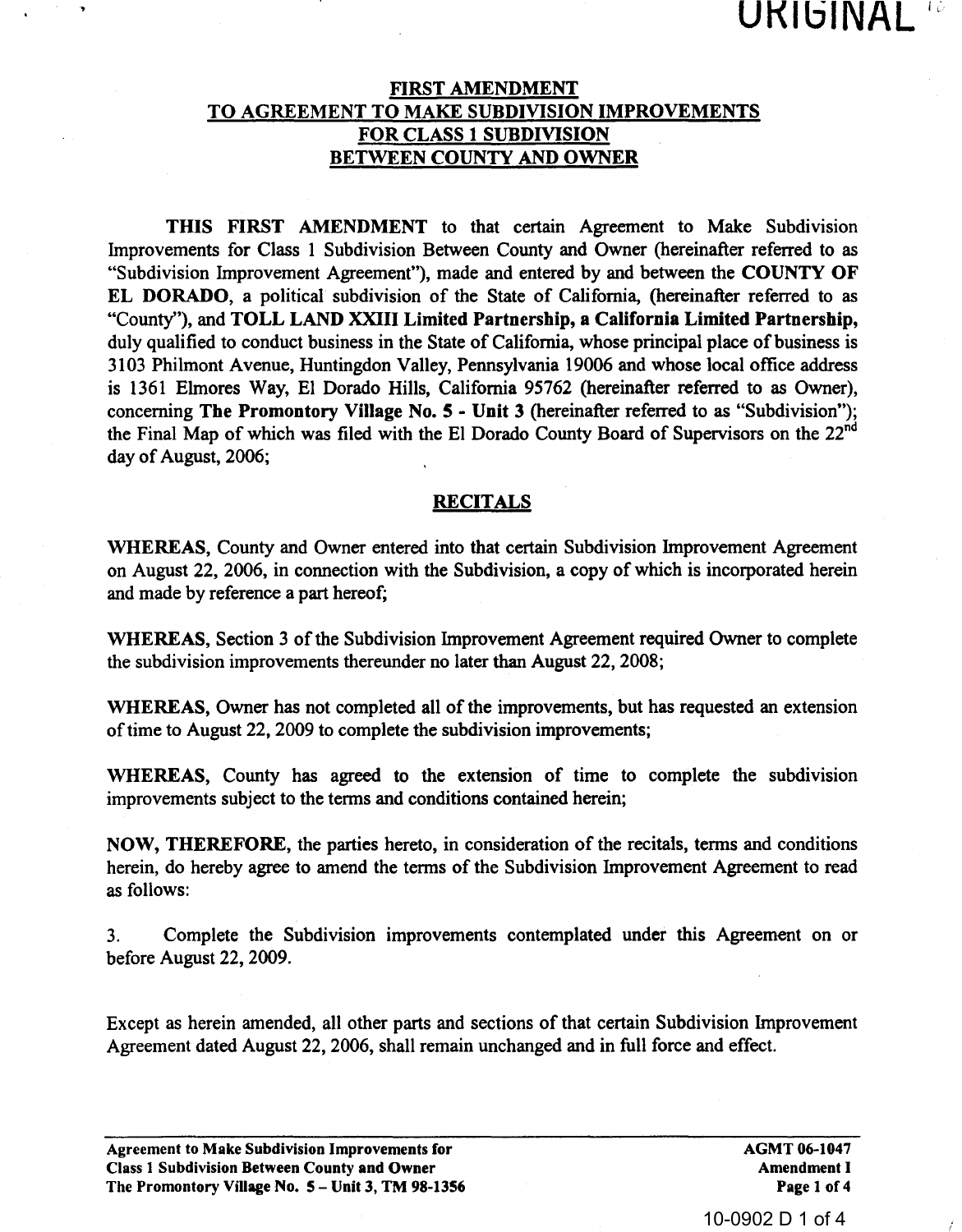By:  $\frac{1}{\text{James W. Ware}}$ 

Deputy Director of Engineering, Transportation Planning and Land Development Division Department of Transportation

Dated: 102308

Requesting Department Concurrence:

Requesting Department Concurrence:<br>By:  $\bigcup_{\text{Richard W. Shepard, P.E.}}$ 

Director of Transportation

Dated:  $10 \, \text{Zd} \, \text{OB}$ 

Agreement to Make Subdivision Improvements for Class 1 Subdivision Between County and Owner The Promontory Village No. 5 - Unit 3, TM 98-1356 AGMT 06-1047 Amendment I Page 2 of 4

10-0902 D 2 of 4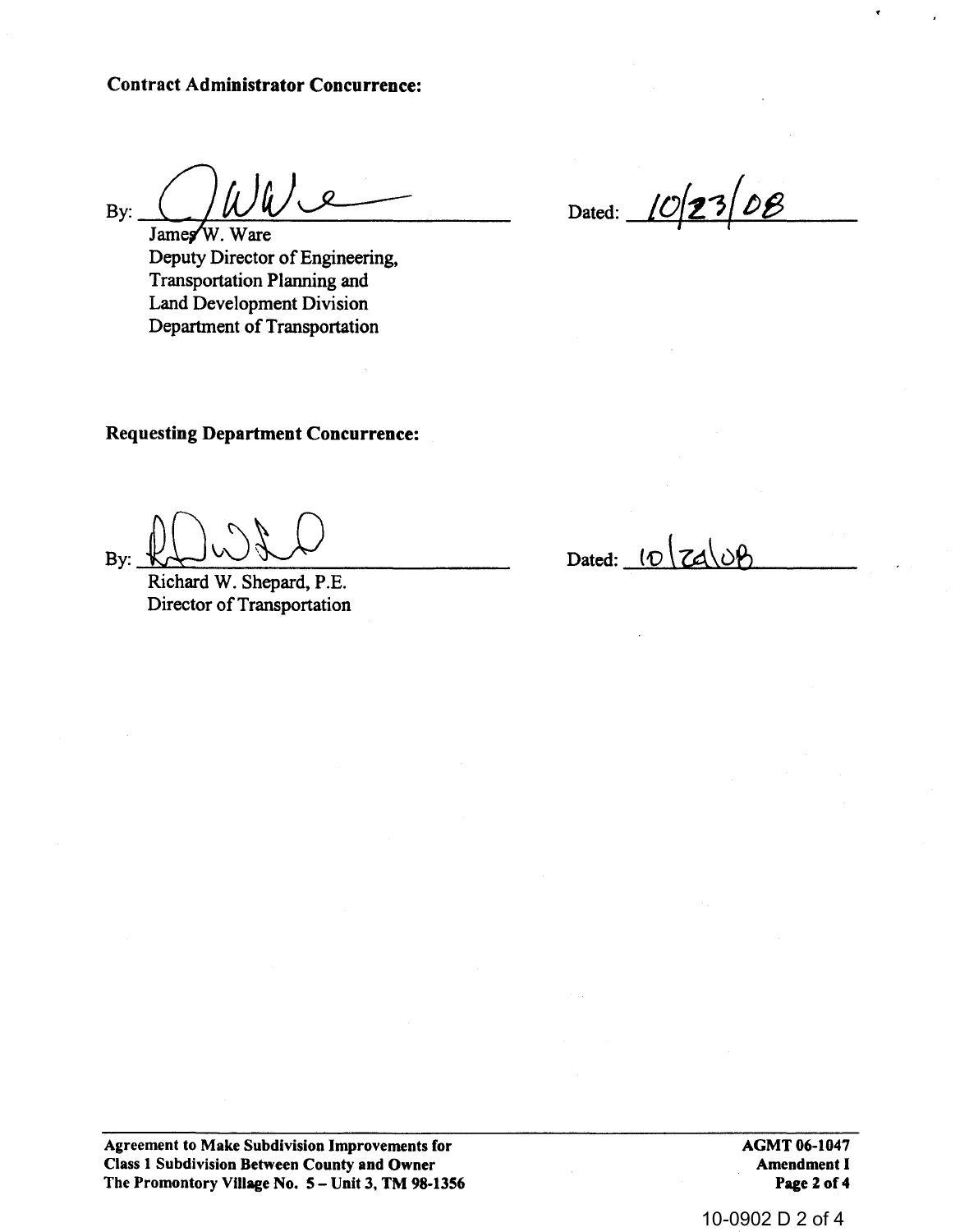IN WITNESS WHEREOF, the parties have executed this First Amendment to that certain Subdivision Improvement Agreement on the dates indicated below, the latest of which shall be deemed to be the effective date of this Amendment.

--COUNTY OF EL DORADO--

By **RON BRIGGS** "County"

Dated:  $\frac{7-\sqrt{3}-09}{2}$ 

Attest: Suzanne Allen de Sanchez Clerk of the Board of Supervisors

Bv:

 $1 - 13 - 09$ Dated:

-- TOLL LAND XXIII Limited Partnership --A California Limited Partnership

 $By:$ TOLL CA GP Corp., A California Corporation its General Partner

Uw.

Mark O. Davis **Vice President** 

 $By:$ 

Dated:  $11 - 19 - 08$ 

Agreement to Make Subdivision Improvements for Class 1 Subdivision Between County and Owner The Promontory Village No. 5 - Unit 3, TM 98-1356 AGMT 06-1047 **Amendment I** Page 3 of 4

10-0902 D 3 of 4